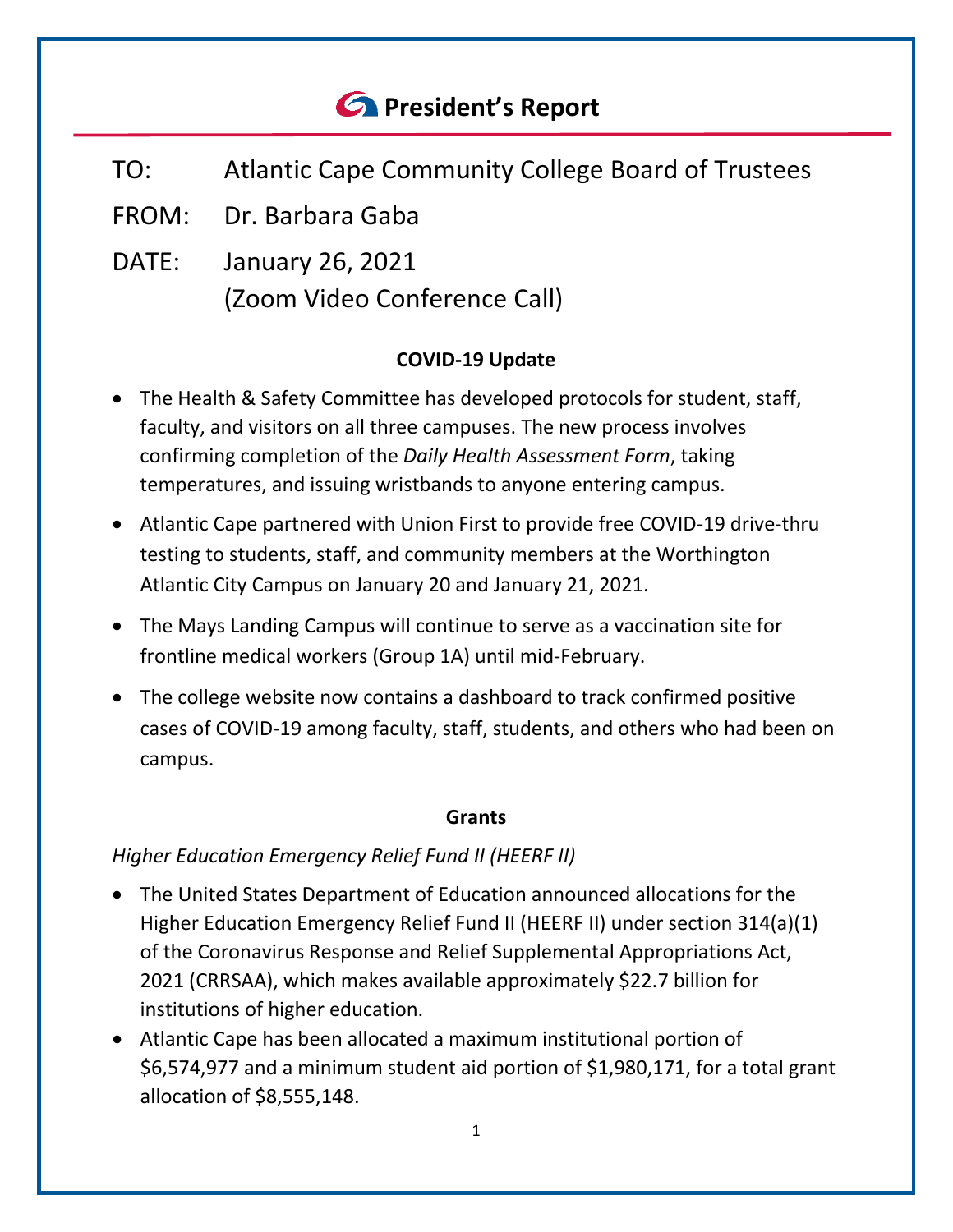- The student aid portion will be used to provide financial aid grants to students which may be used for any component of the student's cost of attendance or for emergency costs that arise due to the coronavirus, such as tuition, food, housing, health care (including mental health care), or child care.
- The institutional portion may be used to defray expenses associated with the Coronavirus (including lost revenue, reimbursement for expenses already incurred, technology costs associated with a transition to distance education, faculty and staff trainings, and payroll), and to carry out student support activities that address needs related to the Coronavirus.

#### **Legislative Advocacy**

#### *Community College Opportunity Grant (CCOG)*

- The Community College Opportunity Grant (CCOG) was passed by the legislature and awaits the Governor's signature, making it a permanent state financial aid program, such as NJ STARS and TAG.
- The Community College Opportunity Grant program provides a last-dollar scholarship to attend a community college for individuals in households earning \$65,000 adjusted gross income or less.
- This tuition scholarship program supports our most vulnerable residents for whom a college education is simply unaffordable. CCOG will assist a significant number of individuals obtain a college degree or credential, helping them get on the path to stability and a family-sustaining career, while building a skilled workforce that will close critical skills gaps.
- Since the program's inception in FY19, 18,000 students statewide have received grants. Atlantic Cape has awarded 1,922 CCOG grants since the start of the program in Spring 2019.

#### *Senate Higher Education Committee*

• Dr. Gaba recently gave testimony before the Senate Higher Education Committee on the challenges community colleges in the State faced as a result of the COVID-19 pandemic. Remarks addressed how colleges, staff, faculty, and students were affected, including the programs and initiatives implemented by Atlantic Cape to address the challenges.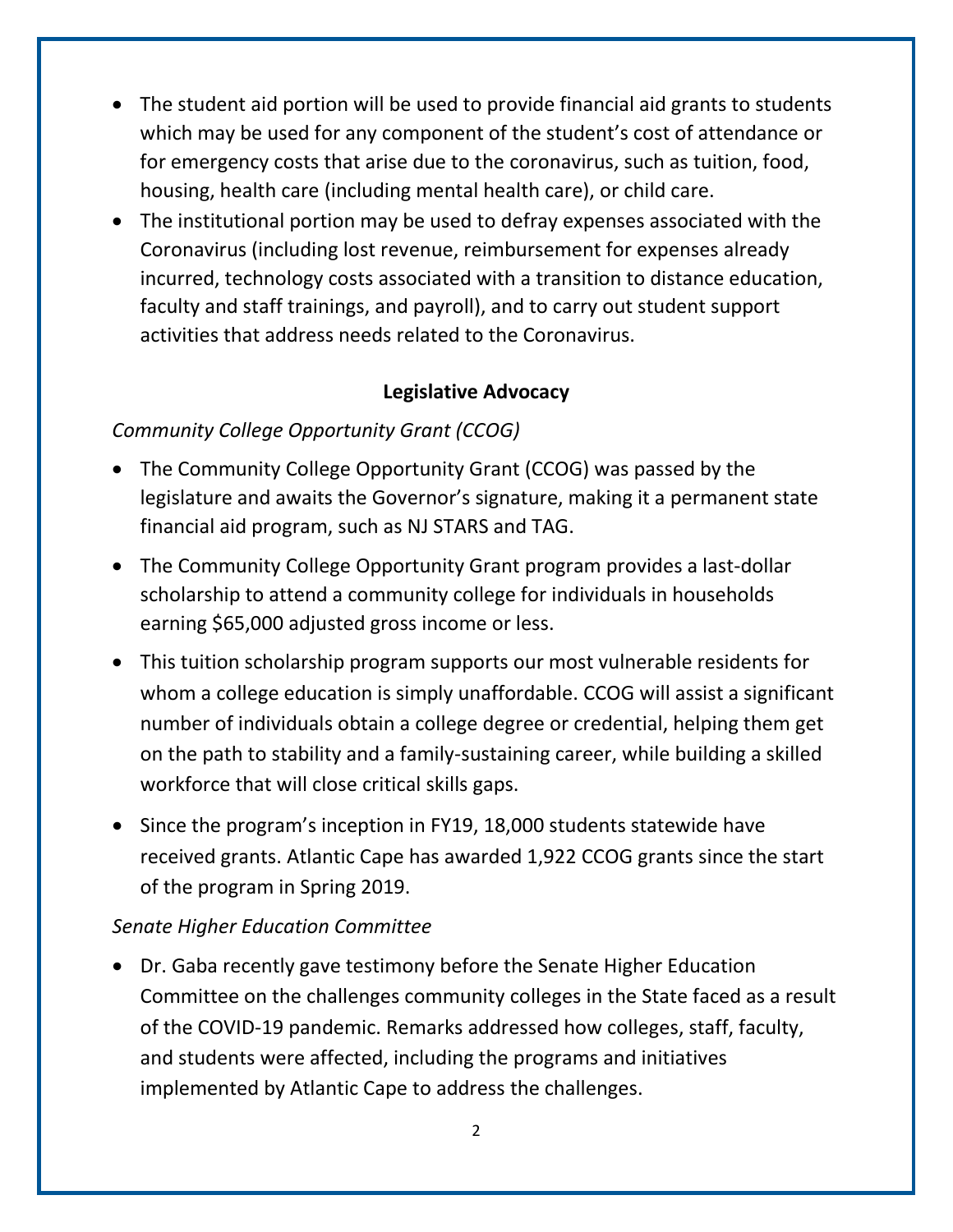## **Student Support**

# *Registration Hold Limit Raised*

• Atlantic Cape recently increased the registration hold limit to \$200, meaning that students carrying an unpaid balance under \$200 can still register for courses. Prior to this change, students could not register for courses until their balance was paid.

## *Loaner Laptop Program*

• The college continues to provide loaner laptop computers to students. Demand for the program is increasing as a result of economic hardships. Two hundred fifty (250) laptops have been distributed to date.

# *Enhanced Support for Spanish-Speaking Community*

- In order to more effectively serve our Spanish-speaking community, the registration and registration checklist webpages have been translated into Spanish.
- Additionally, bilingual members of staff in each student services area have been identified to give Spanish-speakers contacts who can effectively assist them.

# *Career Services*

- A "Career Hub" was added to the website that includes career-related videos and articles to will help our students, such as step-by-step resume and cover letter writing; how to join LinkedIn; and how to do a virtual interview.
- Students can also request an appointment with a career staff member.

# **Technology Upgrades**

# *Self-Service Upgrades*

- Updates to the data management system that have upgraded the following:
	- o Students can view incoming transfer credit in Self-Service.
	- o Students can view their academic standing (President's List, Dean's List, Suspension, Probation, Dismissal) on the progress page.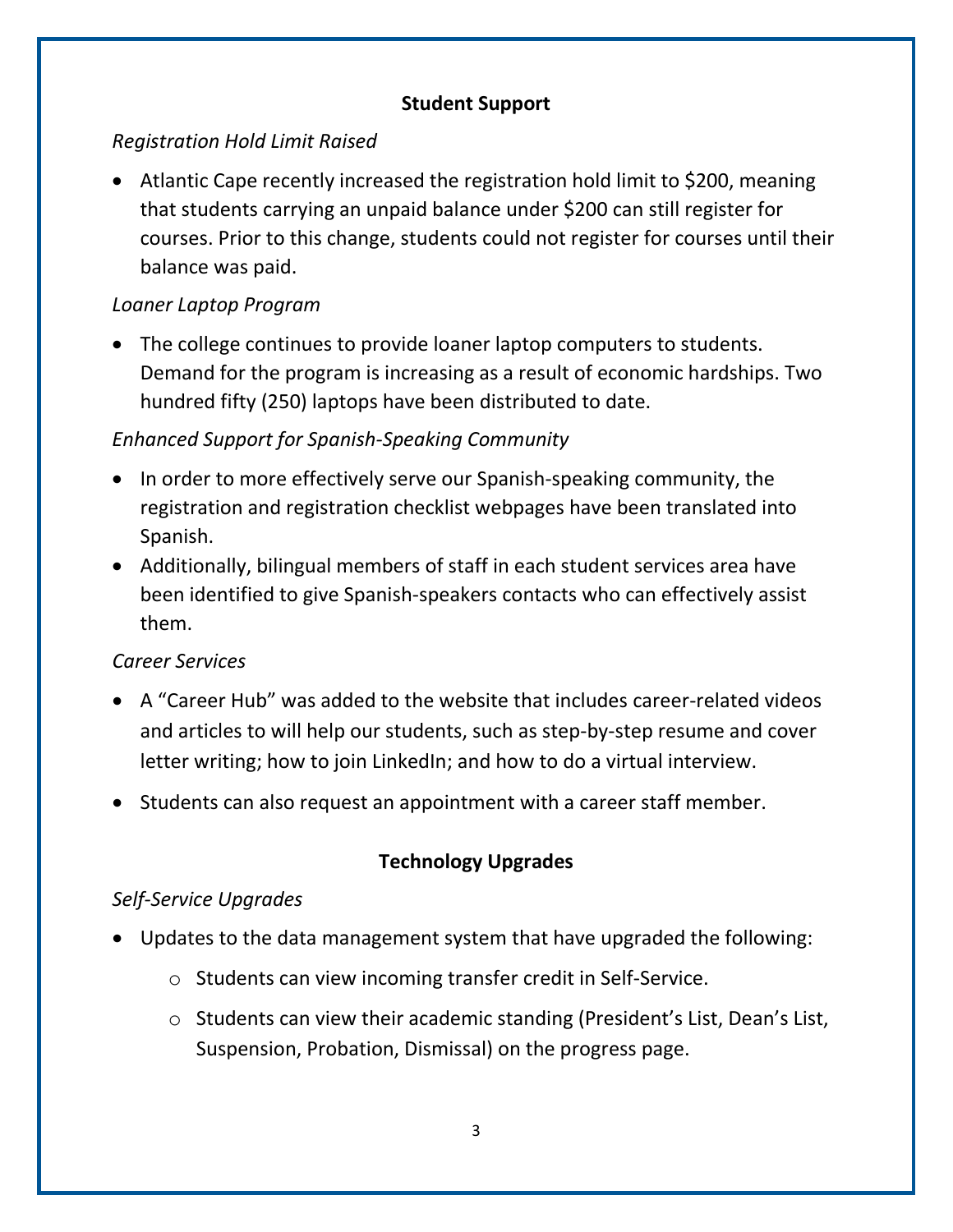o Faculty and counselors will be able to share information about interactions with students through Early Alert in Self-Service.

# *Faculty and Staff Computer Upgrades*

• Faculty and staff laptop upgrades are continuing. 150 laptops have been distributed from 250 total purchased.

# **Community Relations (Atlantic City)**

- In our efforts to support the community during the holiday season, staff from the Worthington Atlantic City Campus participated in the following events:
	- o Thanksgiving Holiday (11/25): Murphy's Chicken & Potatoes Community Feeding. Atlantic Cape Athletics Department prepared and served plates to community members.
	- o Thanksgiving Holiday (11/25): Angels in Motion's Weekly Feeding. The Academy of Culinary Arts donated freshly baked individually wrapped cookies, and Atlantic Cape staff assisted with providing meals for those in need.
	- o Thanksgiving (11/25): Salvation Army's Annual Thanksgiving Feeding. The Academy of Culinary Arts students volunteered to pack meals and distribute as needed.
	- $\circ$  Christmas (12/19): Atlantic Cape partnered to host Atlantic County Recovery Force's 2020 "Hope for the Holidays" event. Atlantic Cape played a crucial role in organizing this event. The Student Government Association (SGA) sponsored a "Stocking Station"; the Academy of Culinary Arts Student Association donated 500 individually wrapped cookies; and the college community donated a truck load of toys, hats, and gifts cards to support this event and the Atlantic City Community.
	- $\circ$  Three Kings Celebration (1/9): Atlantic Cape sponsored the Three Kings Day Celebration hosted by the Hispanic Association of Atlantic County on Saturday, January 9th, 2021 at Dante Hall in Atlantic City. Over 500 local families in the Atlantic County area received toys for the holidays. This is an annual tradition and event that is coordinated by the Hispanic Association. Other sponsors also included the Casino Reinvestment Development Authority (CRDA), AtlantiCare, Stockton University,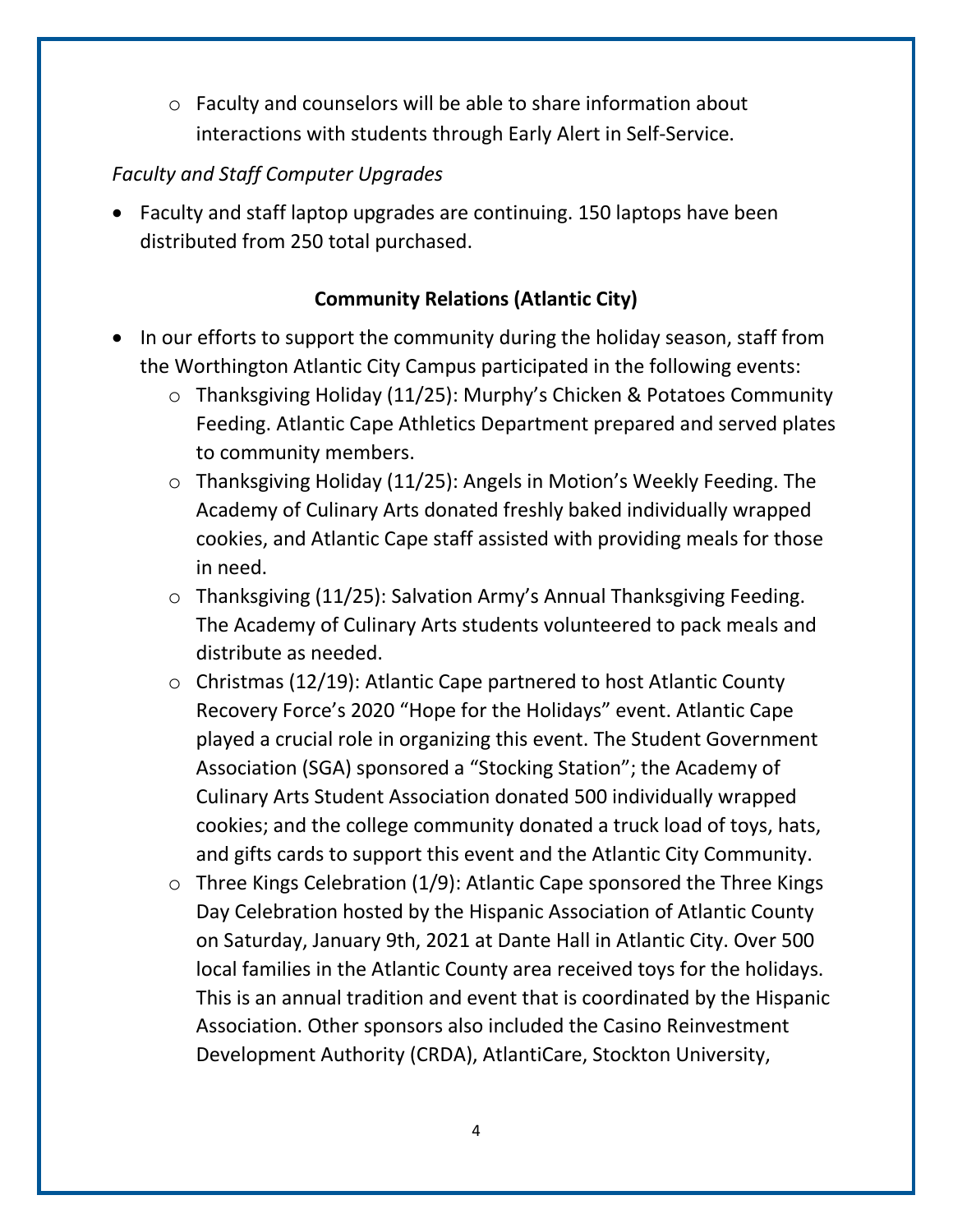ACDEVCO, South Jersey Gas, and Local 54. To view the Catholic Star Herald's coverage of the event, [click here.](https://www.youtube.com/watch?fbclid=IwAR1uNDINVKDM4l1ZSchHDrMniuQTFGqATDSgY1Ydk3HO4hOtQPS3ZjyQeI8&v=5i3upqdT7K8&feature=youtu.be)

• A student in the Human Services Internship class initiated a Holiday Dinner Meal at Turning Point, which serves homeless adults in Atlantic City. The student organized the event, solicited donations, and worked with volunteers to serve meals to approximately 50 people.

# **Community Relations (Cape May)**

# *Caring for Kids Holiday Parade*

- The Cape May County Campus partnered with Caring for Kids to host a "Reverse Holiday Parade" in the campus parking lot on December 19. Over 100 cars filled with families (approximately 400 people in all) watched the Cape Dancers perform and continued on their drive past stationary festive floats from local nonprofit organizations and blazing fire trucks from Middle Township and Cape May City fire departments.
- E. Marie Hayes, Cape May County Commissioner, and Alex Bland, former President of Cape May County's NAACP, joined the festivities and handed out toys and candy to passing families. Every car received a "goodie bag" filled with information about Atlantic Cape Community College.

## *Circle K Club*

• The Circle K Club wrote 100 Christmas cards and delivered them to the residents and staff of the Genesis Nursing Home in Cape May Court House.

## **Community Engagement**

- Stacey Zacharoff, Director of the Center for Student Success, has been appointed to the South Jersey AIDS Alliance for a three-year term.
- The South Jersey AIDS Alliance was formed in Atlantic City 35 years ago to combat the spread of HIV/AIDS through various initiatives and education. The Alliance provides services in Atlantic, Camden, Cape May and Cumberland Counties.